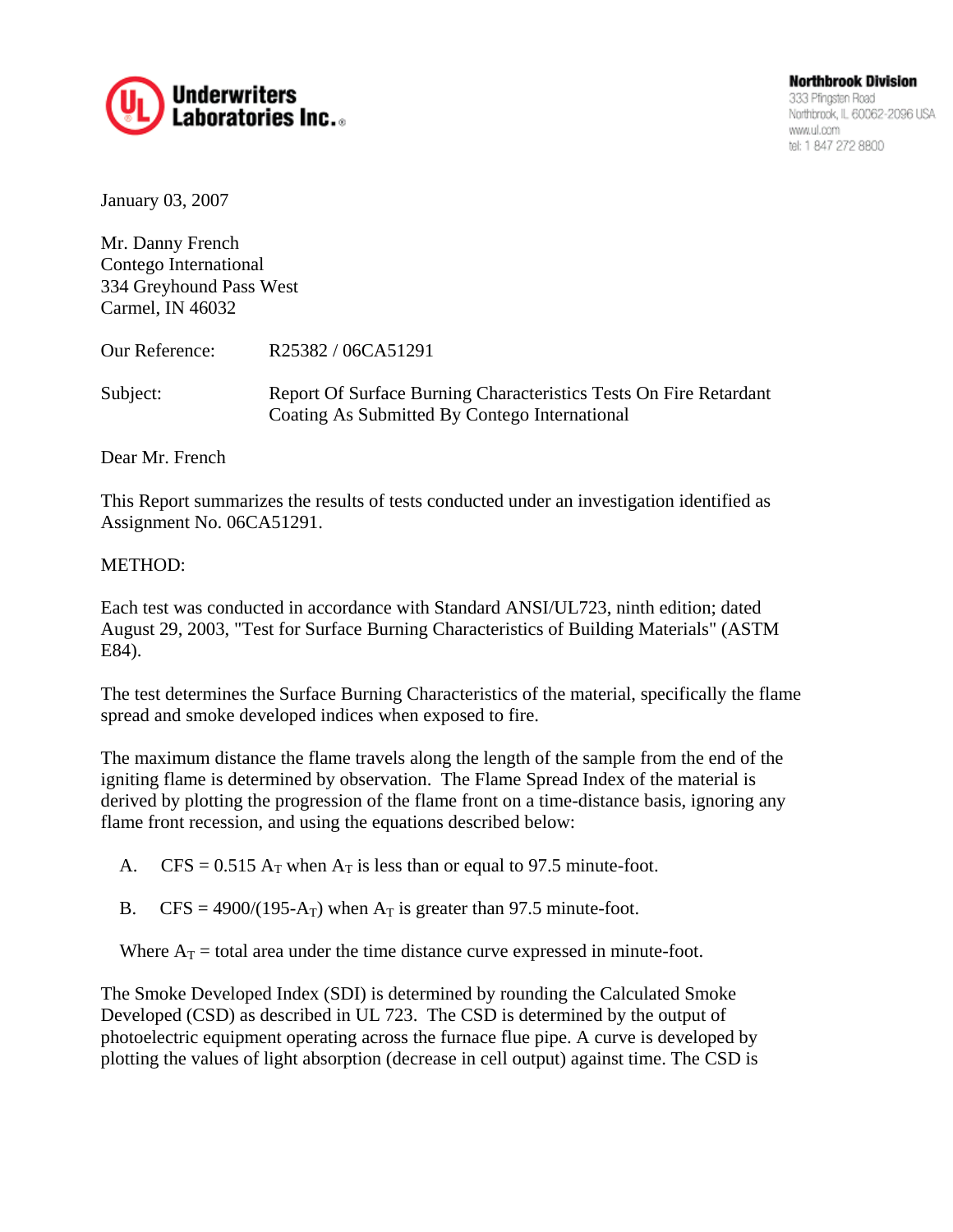January 03, 2007 Page 2 Contego International 06CA51291.Doc

derived by expressing the net area under the curve for the material tested as a percentage of the area under the curve for untreated red oak.

The CSD is expressed as:

 $CSD = (A_m/A_{ro}) \times 100$ 

Where:

CSD = Calculated Smoke Developed

 $A_m$  = The area under the curve for the test material.

 $A_{\text{ro}}$  = The area under the curve for untreated red oak.

SAMPLES:

|                | <b>Sample Description</b>     |  |  |  |  |
|----------------|-------------------------------|--|--|--|--|
| Test No.       | <b>System</b>                 |  |  |  |  |
|                | blank doug fir.               |  |  |  |  |
| $\overline{2}$ | Fire Barrier coated doug fir. |  |  |  |  |
| 3              | Fire Barrier coated doug fir. |  |  |  |  |
| 4              | Fire Barrier coated doug fir. |  |  |  |  |

 Each test sample consisted of three 8 by 2 ft wide coated douglas fir decks butted endto-end to form the required 24 ft. long surface.

### RESULTS:

The results are tabulated below are considered applicable only to the specific samples tested.

Data sheets and graphical plots of flame travel versus time and smoke developed versus time are also enclosed.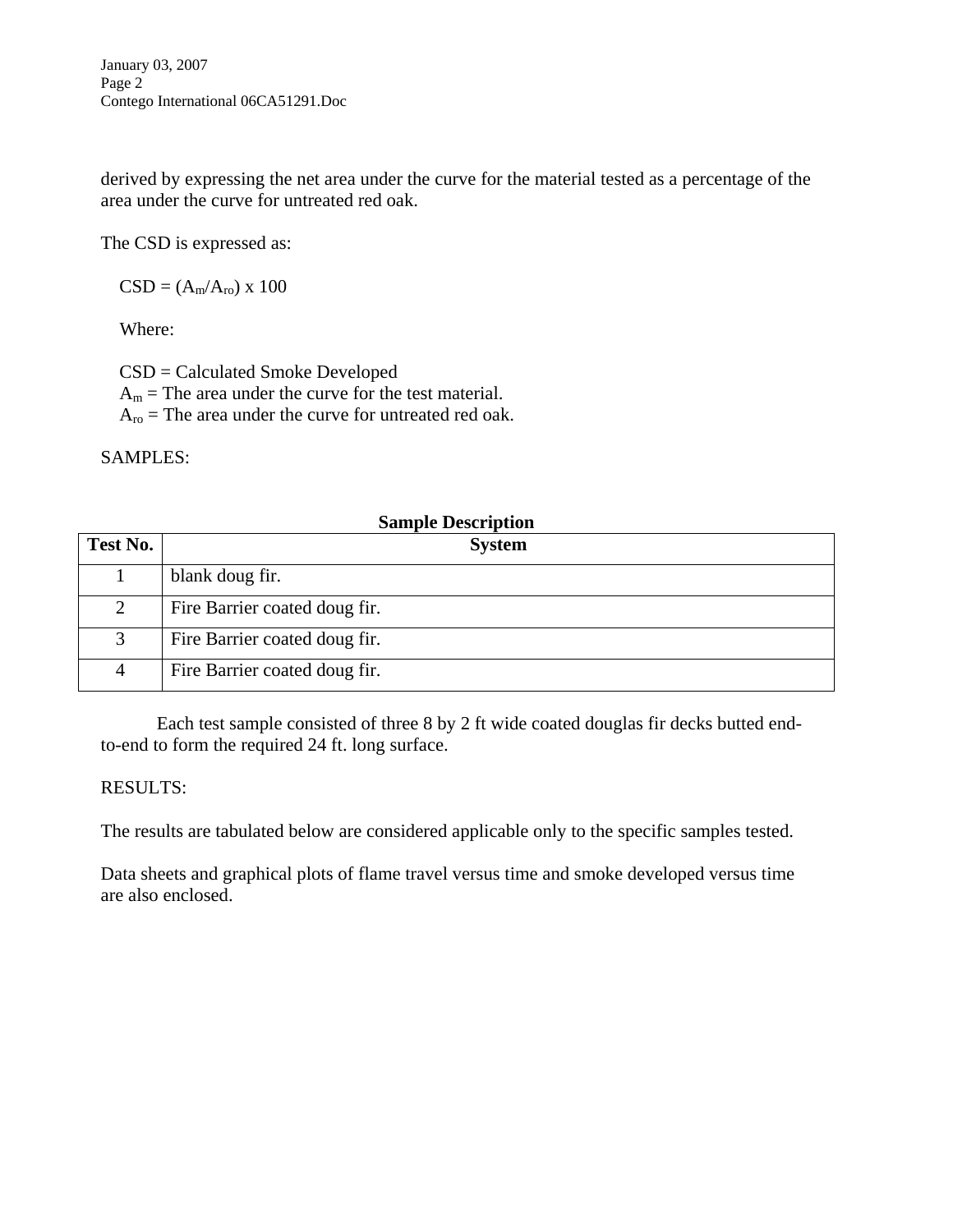#### Table 1: Test Summary

| <b>Test</b><br>No. | <b>Test Code</b> | <b>Sample Description</b>     | <b>CFS</b><br><b>Calculated</b><br><b>Flame</b><br><b>Spread</b> | FSI<br><b>Flame</b><br><b>Spread</b><br><b>Index</b> | <b>CSD</b><br><b>Calculated</b><br><b>Smoke</b><br><b>Developed</b> | <b>SDI</b><br><b>Smoke</b><br><b>Developed</b><br><b>Index</b> |
|--------------------|------------------|-------------------------------|------------------------------------------------------------------|------------------------------------------------------|---------------------------------------------------------------------|----------------------------------------------------------------|
|                    | 12190606         | blank doug fir.               | 62.74                                                            | 65                                                   | 68.9                                                                | 70                                                             |
| $\mathfrak{D}$     | 12190607         | Fire Barrier coated doug fir. | 0.00                                                             | $\theta$                                             | 1.4                                                                 | 0                                                              |
| 3                  | 12190609         | Fire Barrier coated doug fir. | 1.77                                                             | $\Omega$                                             | 28.2                                                                | 30                                                             |
| 4                  | 12190610         | Fire Barrier coated doug fir. | 0.09                                                             | $\theta$                                             | 12.1                                                                | 10                                                             |

The Classification Marking of Underwriters Laboratories Inc. on the product is the only method provided by Underwriters Laboratories Inc. to identify products, which have been produced under its Classification and Follow-Up Service.

### SURFACE BURNING CHARACTERISTICS CLASSIFICATION:

Based on the above test results, the following Classification is being established for the product submitted.

### SURFACE BURNING CHARACTERISTICS

| Surface                        | Douglas<br>Fir |
|--------------------------------|----------------|
|                                |                |
| Flame Spread                   |                |
| Smoke Developed                | $0 - 30$       |
| Number of Preliminary Coats    | None           |
| Rate Per Coat $(ft^2/ga)$      |                |
| Number of Fire Retardant Coats | 2              |
| Rate Per Coat $(ft^2/ga1)$     | 145            |
| Number of Overcoats            | None           |
| Rate Per Coat $(ft^2/ga1)$     |                |

We are currently in the process of conducting various supplemental tests to establish specifications in the Follow-Up Service Procedure for periodic follow-up tests at our Northbrook facility. Upon completion of this work we will close the project.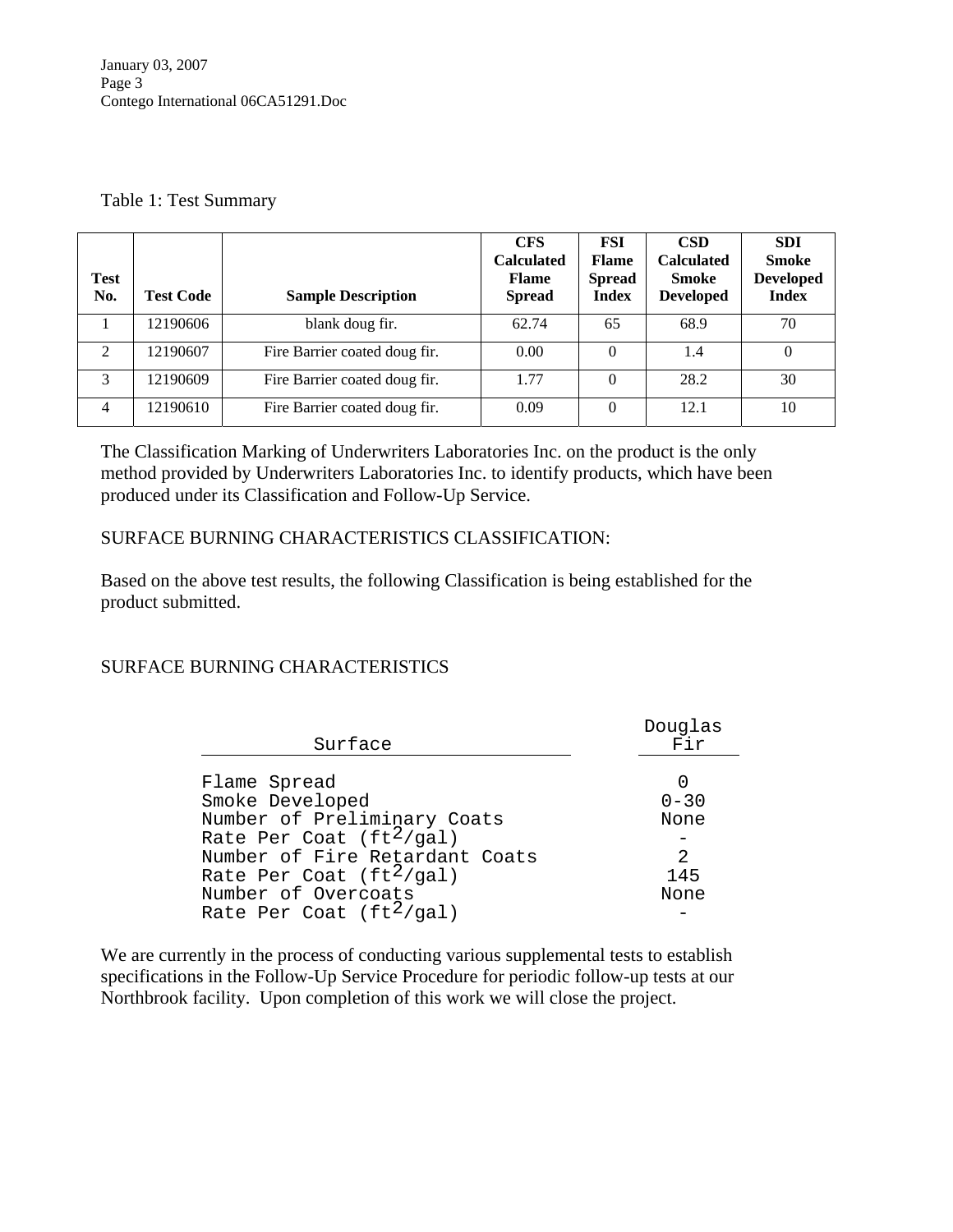January 03, 2007 Page 4 Contego International 06CA51291.Doc

Should you have any questions on the above, please contact the undersigned.

Very truly yours, Reviewed by:

Robert & Kufe

Robert S Kiefer (ext. 42014) James F. Smith (ext. 42666)<br>Senior Engineering Associate Staff Engineering Associate Senior Engineering Associate Fire Protection Division<br>
Fire Protection Division

Gmu#*. hith*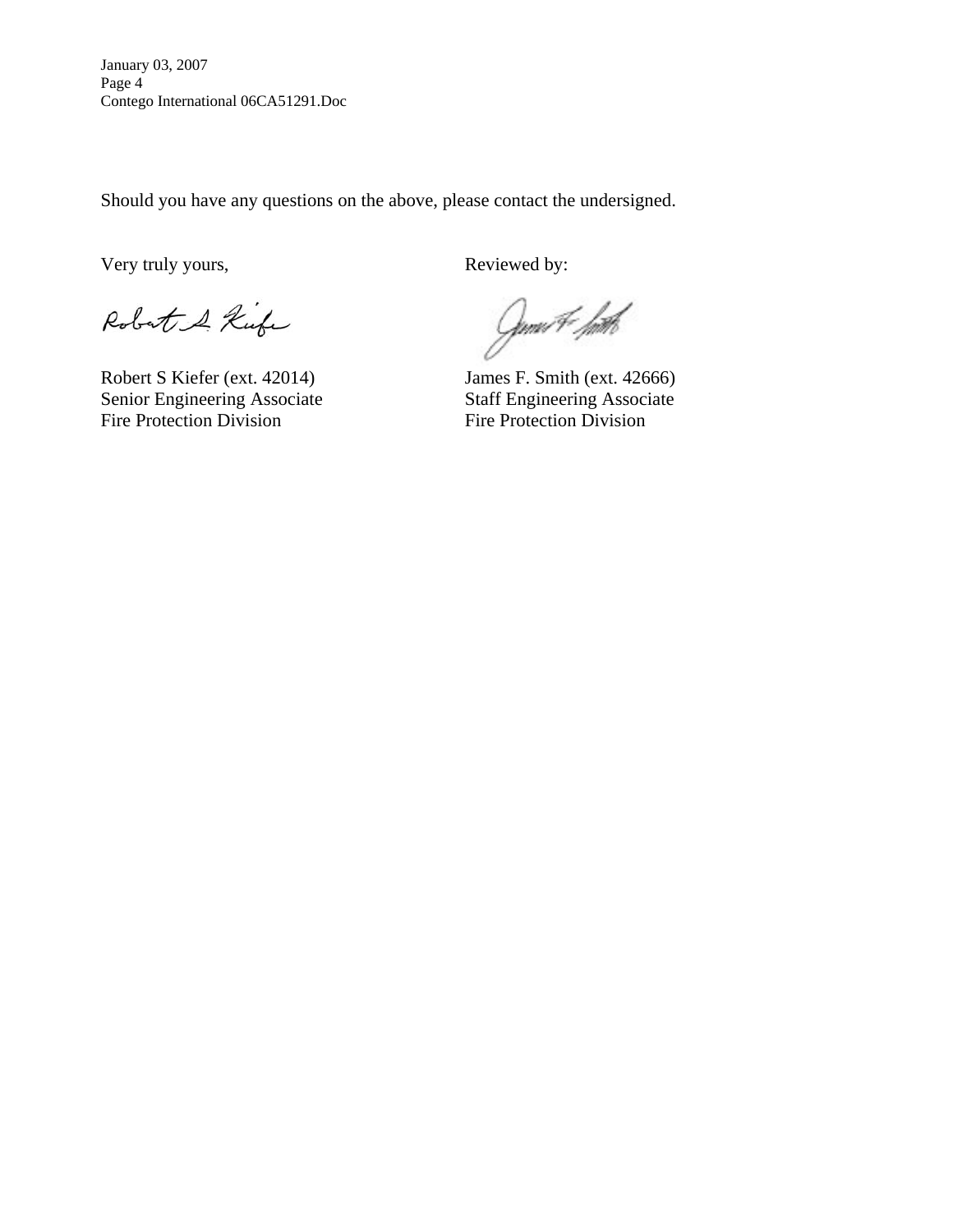|                    | Project: $06CA51291$ |                  | File: R25382 | Test Code: 12190606 |                  |
|--------------------|----------------------|------------------|--------------|---------------------|------------------|
| Tested by: HISLOP  |                      | Engineer: KIEFER |              |                     | Date: $12/19/06$ |
| Employee #: $7036$ |                      | Emp. #: 98874    |              |                     |                  |

TEST METHOD: The test was conducted in accordance with UL 723, 9th Edition

|                          | Client Name: Contego International |                     |                           |                       |  |
|--------------------------|------------------------------------|---------------------|---------------------------|-----------------------|--|
| Test Duration 10 Minutes |                                    | Test No.: $\quad$ 1 |                           | Hot Test: No          |  |
| Mounting: Self           |                                    |                     | Test Type: Classification | Burn-Out Required: No |  |

**Test Sample:** blank doug fir.

### FLAME SPREAD RESULTS

| <b>Flame Spread Data</b>                                                                                                                         |                      |                           |                      |  |  |  |
|--------------------------------------------------------------------------------------------------------------------------------------------------|----------------------|---------------------------|----------------------|--|--|--|
| <b>Distance</b><br>(Feet)                                                                                                                        | <b>Time</b><br>(Sec) | <b>Distance</b><br>(Feet) | <b>Time</b><br>(Sec) |  |  |  |
| Ignition                                                                                                                                         | 40                   | 9                         | 150                  |  |  |  |
| 0.5                                                                                                                                              | 52                   | 10                        | 178                  |  |  |  |
|                                                                                                                                                  | 60                   | 11                        | 202                  |  |  |  |
| $\overline{c}$                                                                                                                                   | 68                   | 12                        | 232                  |  |  |  |
| 3                                                                                                                                                | 82                   | 13                        | 242                  |  |  |  |
| 4                                                                                                                                                | 88                   | 14                        | 272                  |  |  |  |
| 5                                                                                                                                                | 100                  | 15                        | 316                  |  |  |  |
| 6                                                                                                                                                | 104                  | 16                        | 440                  |  |  |  |
| 7                                                                                                                                                | 132                  | 16.5                      | 500                  |  |  |  |
| 8                                                                                                                                                | 142                  | 17                        | 576                  |  |  |  |
| <b>Flame Spread Index (FSI):</b><br>Time to Ignition (sec):<br><b>Maximum Flame Spread (ft):</b><br>Area Under the Flame Spread Curve (ft.-min): |                      | 65<br>40<br>17.0<br>116.9 |                      |  |  |  |
| <b>SMOKE RESULTS</b>                                                                                                                             |                      |                           |                      |  |  |  |
| <b>Calculated Smoke Developed (CSD):</b>                                                                                                         |                      | 68.9                      |                      |  |  |  |
| <b>Smoke Developed Index (SDI):</b>                                                                                                              |                      | 70                        |                      |  |  |  |
| Area Under the Smoke Curve (sq. in.):                                                                                                            |                      | 2.98                      |                      |  |  |  |
| Area Under Red Oak Curve (sq. in.):                                                                                                              |                      | 4.32                      |                      |  |  |  |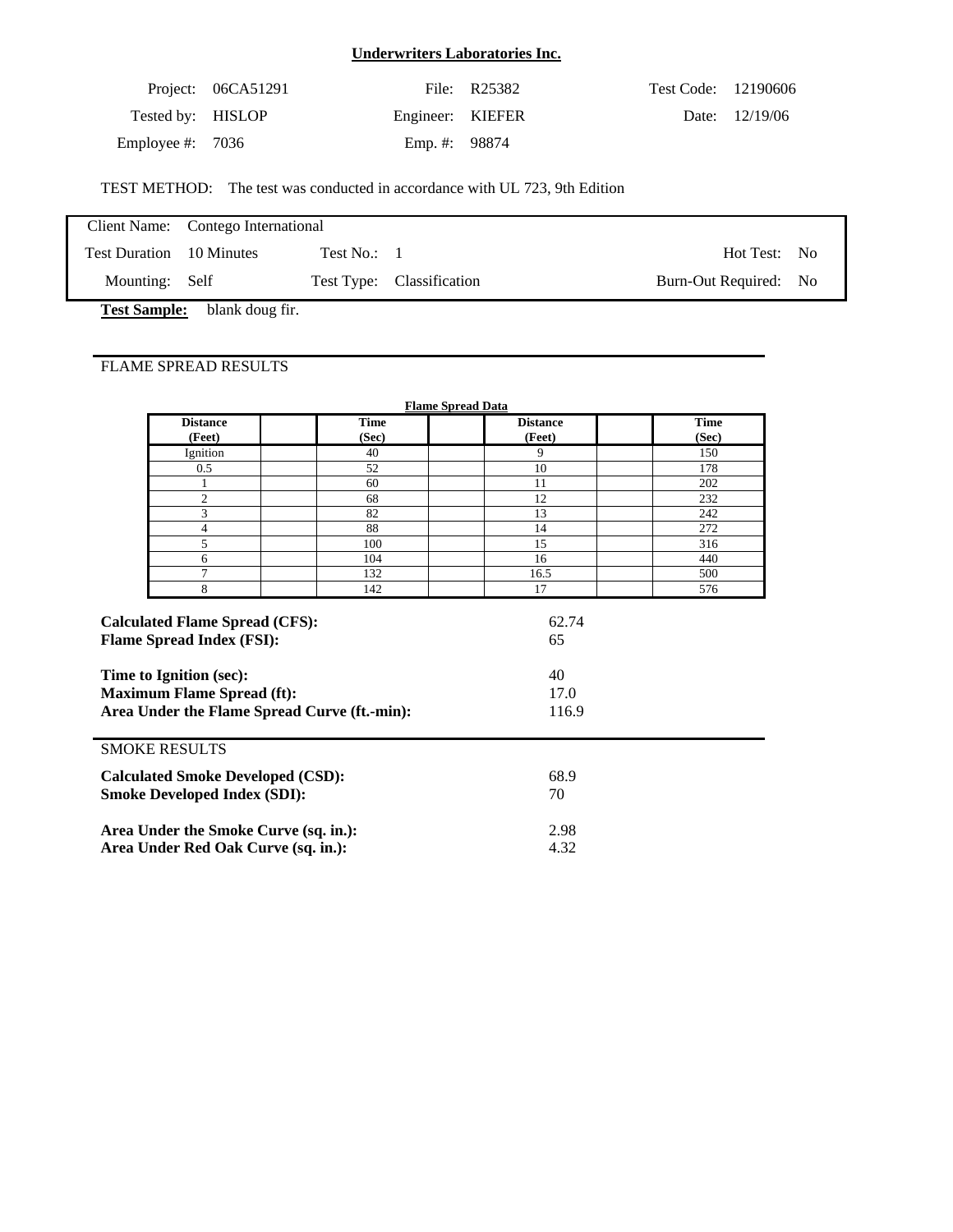### **Contego International blank doug fir.**



12190606 Max. Flame Spread: 17.0

Test No. 1 Flame Spread Index: 65<br>06CA51291 / R25382 Smoke Developed Index: 70 Smoke Developed Index: 70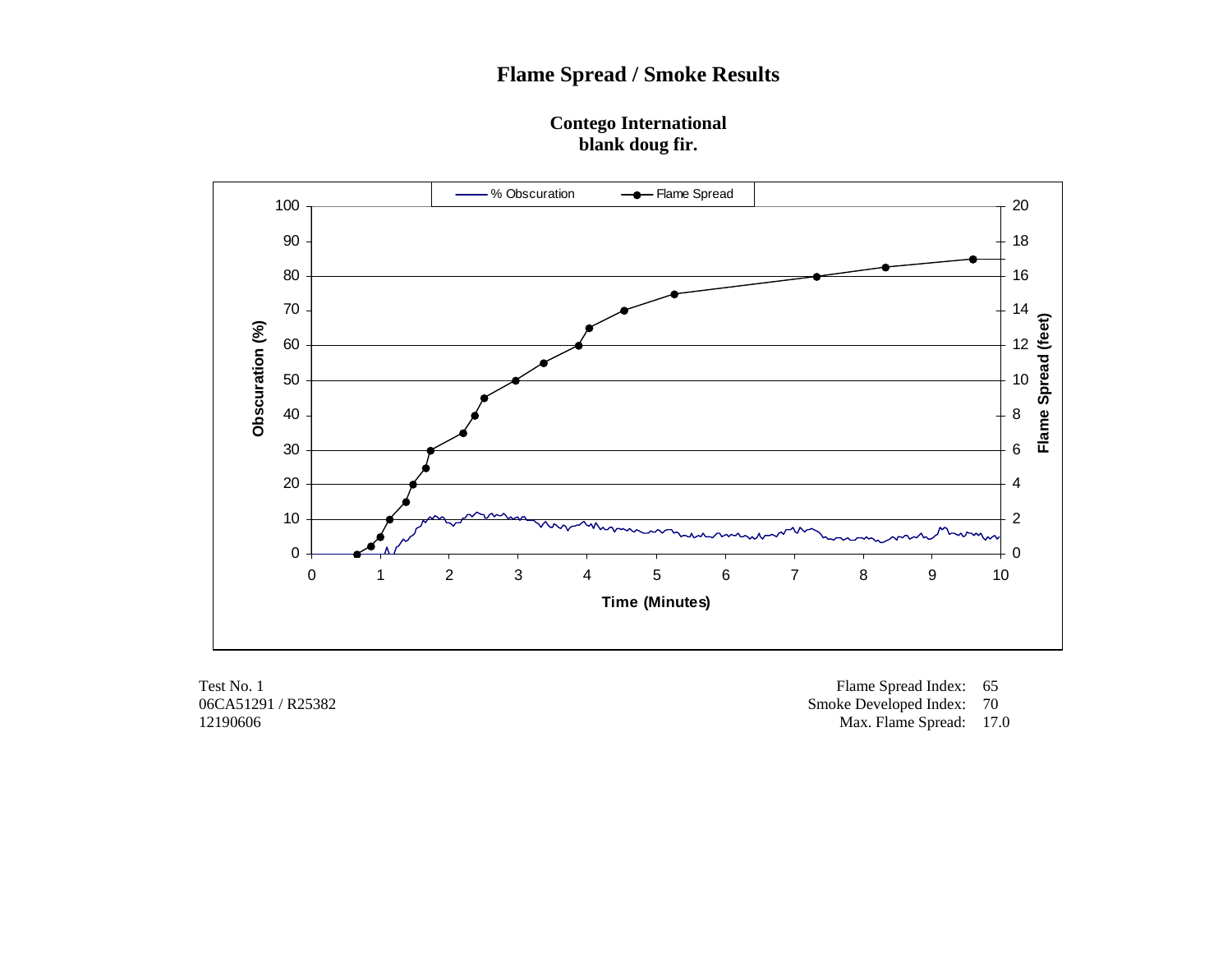|                    | Project: 06CA51291 |                  | File: R25382 | Test Code: 12190607 |                |
|--------------------|--------------------|------------------|--------------|---------------------|----------------|
| Tested by: HISLOP  |                    | Engineer: KIEFER |              |                     | Date: 12/19/06 |
| Employee #: $7036$ |                    | Emp. #: 98874    |              |                     |                |

TEST METHOD: The test was conducted in accordance with UL 723, 9th Edition

|                          | Client Name: Contego International |                           |                       |  |  |
|--------------------------|------------------------------------|---------------------------|-----------------------|--|--|
| Test Duration 10 Minutes | Test No.: $2$                      |                           | Hot Test: No          |  |  |
| Mounting: Self           |                                    | Test Type: Classification | Burn-Out Required: No |  |  |

Test Sample: Fire Barrier coated doug fir.

## FLAME SPREAD RESULTS

|                                              | <b>Flame Spread Data</b>  |                      |
|----------------------------------------------|---------------------------|----------------------|
|                                              | <b>Distance</b><br>(Feet) | <b>Time</b><br>(Sec) |
|                                              | Ignition                  | 346                  |
| <b>Calculated Flame Spread (CFS):</b>        |                           | 0.00                 |
| <b>Flame Spread Index (FSI):</b>             |                           | $\theta$             |
| Time to Ignition (sec):                      |                           | 346                  |
| <b>Maximum Flame Spread (ft):</b>            |                           | 0.0                  |
| Area Under the Flame Spread Curve (ft.-min): |                           | 0.0                  |
| <b>SMOKE RESULTS</b>                         |                           |                      |
| <b>Calculated Smoke Developed (CSD):</b>     |                           | 1.4                  |
| <b>Smoke Developed Index (SDI):</b>          |                           | $\theta$             |
| Area Under the Smoke Curve (sq. in.):        |                           | 0.06                 |
| Area Under Red Oak Curve (sq. in.):          |                           | 4.32                 |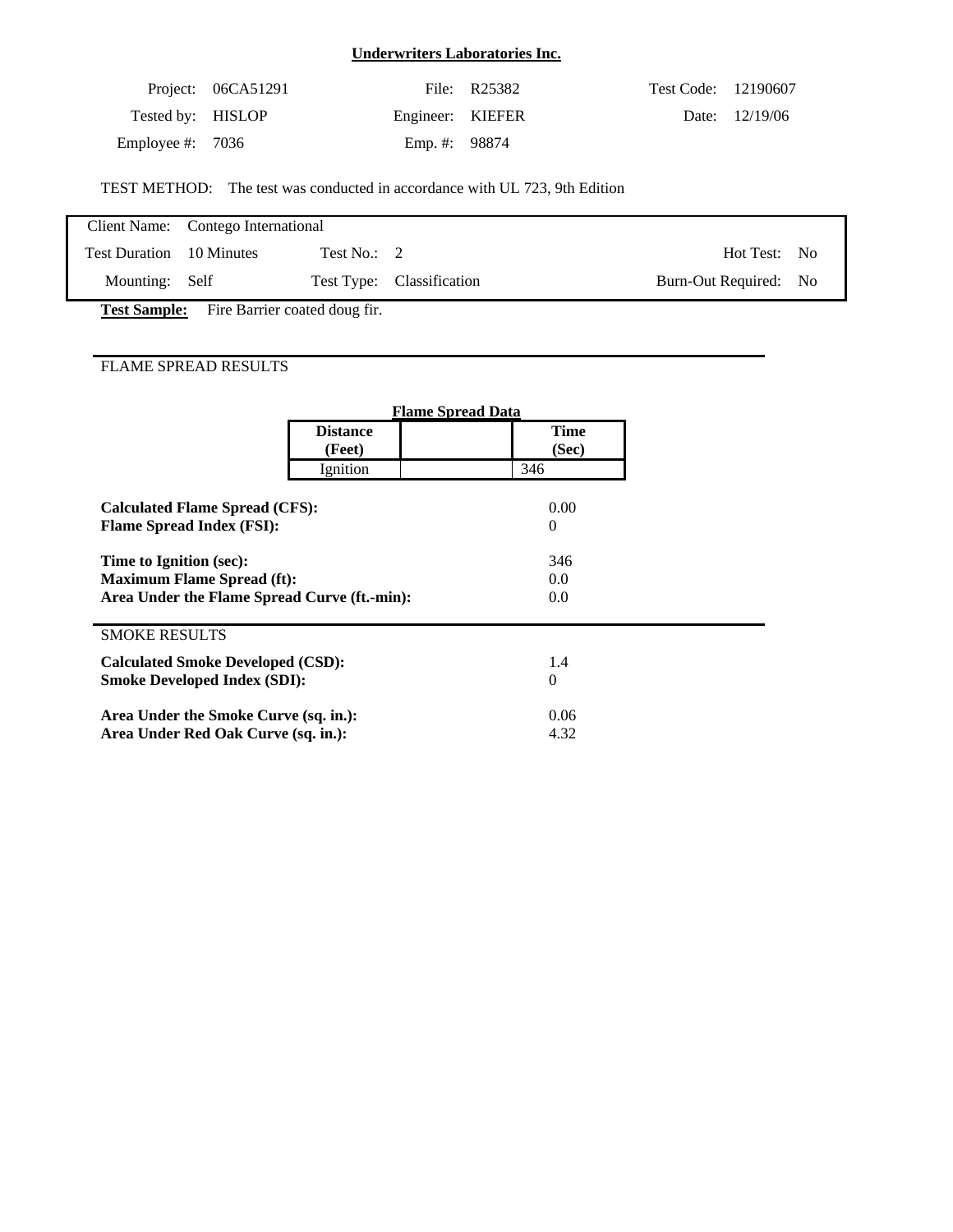### **Contego International Fire Barrier coated doug fir.**



Test No. 2 Flame Spread Index: 0<br>06CA51291 / R25382 Smoke Developed Index: 0 Smoke Developed Index: 0

12190607 Max. Flame Spread: 0.0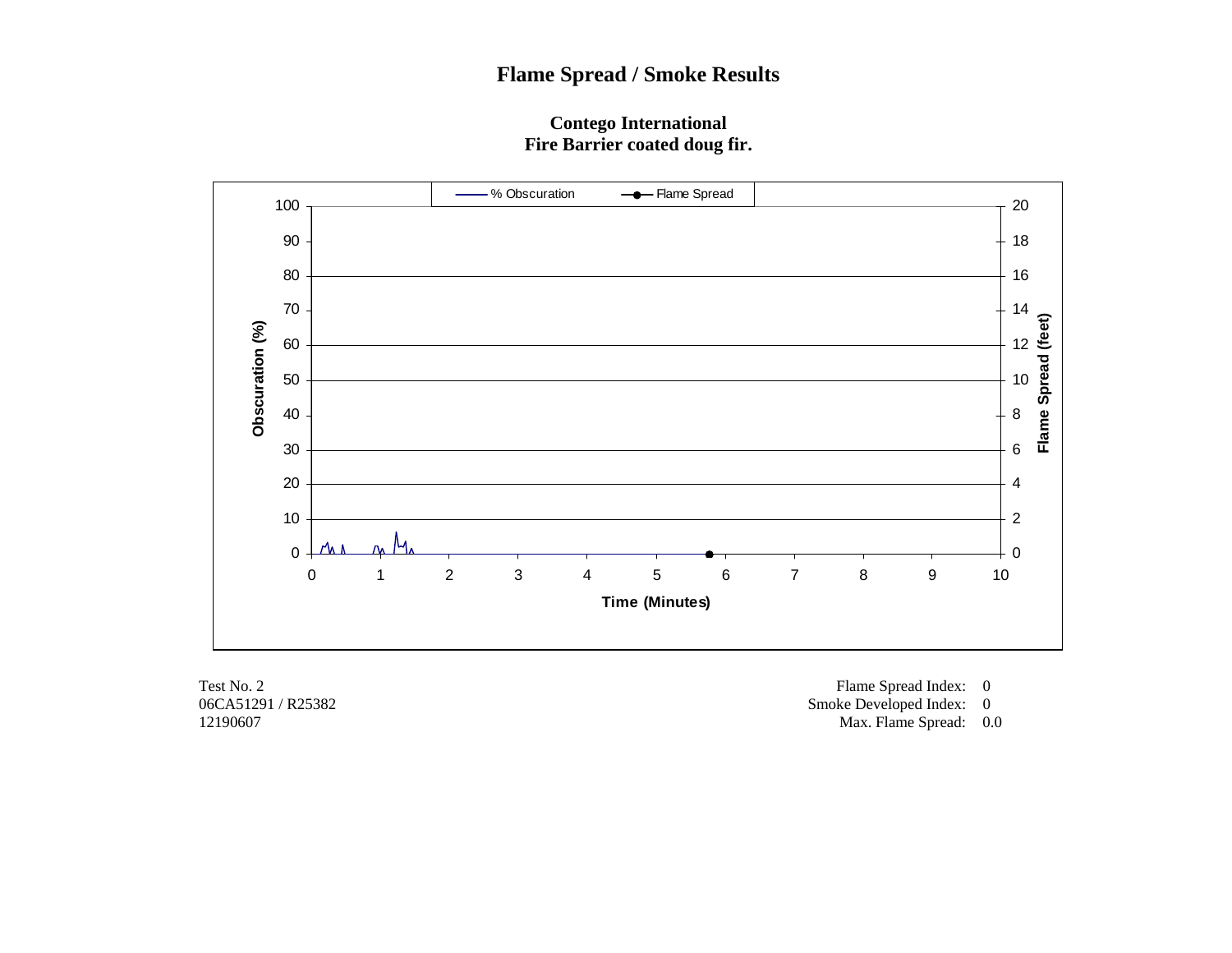|                    | Project: $06CA51291$ |                  | File: R25382 | Test Code: 12190609 |                  |
|--------------------|----------------------|------------------|--------------|---------------------|------------------|
| Tested by: HISLOP  |                      | Engineer: KIEFER |              |                     | Date: $12/19/06$ |
| Employee #: $7036$ |                      | Emp. #: 98874    |              |                     |                  |

TEST METHOD: The test was conducted in accordance with UL 723, 9th Edition

|                                 | Client Name: Contego International |                  |                           |                       |  |
|---------------------------------|------------------------------------|------------------|---------------------------|-----------------------|--|
| <b>Test Duration</b> 10 Minutes |                                    | Test No.: $\,$ 3 |                           | Hot Test: No          |  |
| Mounting: Self                  |                                    |                  | Test Type: Classification | Burn-Out Required: No |  |

**Test Sample:** Fire Barrier coated doug fir.

### FLAME SPREAD RESULTS

|                                                                                                                                                                                           | <b>Flame Spread Data</b>  |                      |                               |                      |  |  |  |  |
|-------------------------------------------------------------------------------------------------------------------------------------------------------------------------------------------|---------------------------|----------------------|-------------------------------|----------------------|--|--|--|--|
|                                                                                                                                                                                           | <b>Distance</b><br>(Feet) | <b>Time</b><br>(Sec) | <b>Distance</b><br>(Feet)     | <b>Time</b><br>(Sec) |  |  |  |  |
|                                                                                                                                                                                           | Ignition                  | 366                  | 3.5                           | 570                  |  |  |  |  |
|                                                                                                                                                                                           | 0.5                       | 542                  | 4                             | 574                  |  |  |  |  |
|                                                                                                                                                                                           | 1                         | 550                  | 4.5                           | 580                  |  |  |  |  |
|                                                                                                                                                                                           | 1.5                       | 554                  | 5.                            | 592                  |  |  |  |  |
|                                                                                                                                                                                           | 2                         | 556                  | 5.5                           | 598                  |  |  |  |  |
|                                                                                                                                                                                           | 3                         | 558                  | 6                             | 600                  |  |  |  |  |
| <b>Calculated Flame Spread (CFS):</b><br><b>Flame Spread Index (FSI):</b><br>Time to Ignition (sec):<br><b>Maximum Flame Spread (ft):</b><br>Area Under the Flame Spread Curve (ft.-min): |                           |                      | $\theta$<br>366<br>6.0<br>3.4 |                      |  |  |  |  |
|                                                                                                                                                                                           | <b>SMOKE RESULTS</b>      |                      |                               |                      |  |  |  |  |
| <b>Calculated Smoke Developed (CSD):</b><br><b>Smoke Developed Index (SDI):</b>                                                                                                           |                           |                      | 28.2<br>30                    |                      |  |  |  |  |
| Area Under the Smoke Curve (sq. in.):<br>Area Under Red Oak Curve (sq. in.):                                                                                                              |                           |                      | 1.22<br>4.32                  |                      |  |  |  |  |

 Notes: After fire barrier coat charred up it fell ( late in the test ) resulting in the flame spread. In the first test the charred coat did not fall.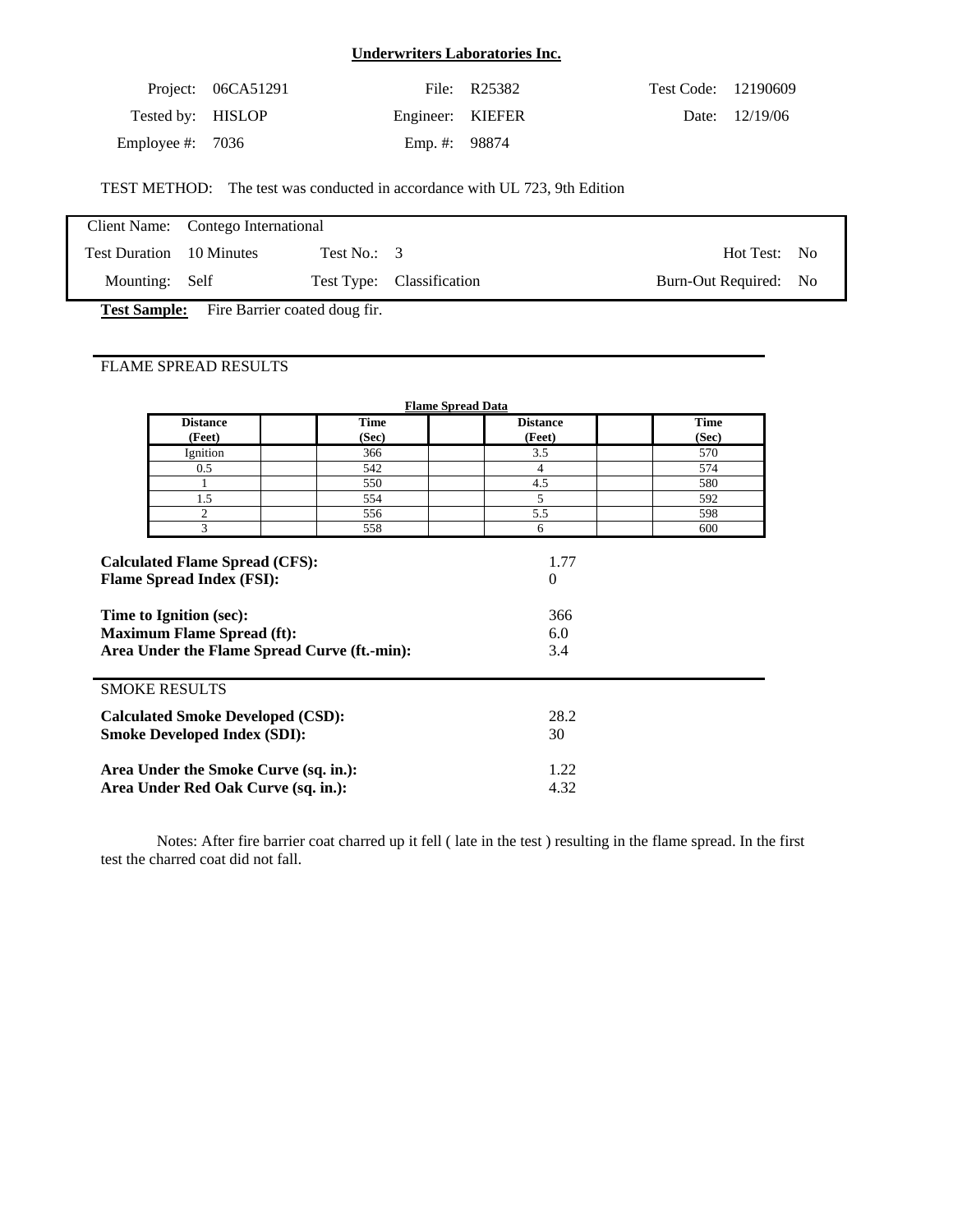### **Contego International Fire Barrier coated doug fir.**



Test No. 3 Flame Spread Index: 0<br>06CA51291 / R25382 Smoke Developed Index: 0 Smoke Developed Index: 30

12190609 Max. Flame Spread: 6.0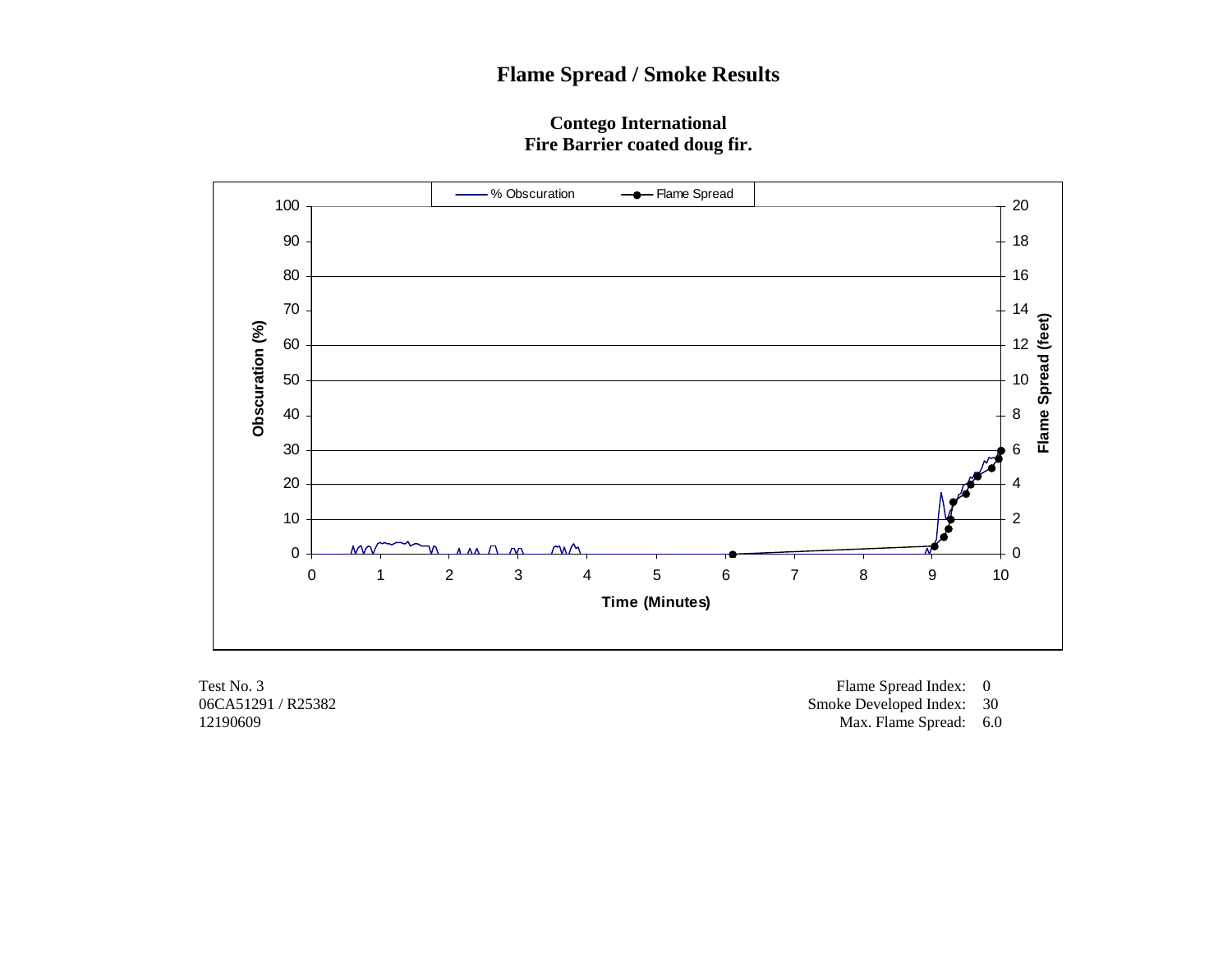|                    | Project: $06CA51291$ |                  | File: R25382 | Test Code: 12190610 |                |
|--------------------|----------------------|------------------|--------------|---------------------|----------------|
| Tested by: HISLOP  |                      | Engineer: KIEFER |              |                     | Date: 12/19/06 |
| Employee #: $7036$ |                      | Emp. #: 98874    |              |                     |                |

TEST METHOD: The test was conducted in accordance with UL 723, 9th Edition

|                                 | Client Name: Contego International |                           |                       |  |  |
|---------------------------------|------------------------------------|---------------------------|-----------------------|--|--|
| <b>Test Duration</b> 10 Minutes | Test No.: $4$                      |                           | Hot Test: No          |  |  |
| Mounting: Self                  |                                    | Test Type: Classification | Burn-Out Required: No |  |  |

Test Sample: Fire Barrier coated doug fir.

## FLAME SPREAD RESULTS

|                                              | <b>Flame Spread Data</b> |          |  |
|----------------------------------------------|--------------------------|----------|--|
|                                              | <b>Distance</b>          | Time     |  |
|                                              | (Feet)                   | (Sec)    |  |
|                                              | Ignition                 | 339      |  |
|                                              | 0.5                      | 595      |  |
|                                              |                          |          |  |
| <b>Calculated Flame Spread (CFS):</b>        |                          | 0.09     |  |
| <b>Flame Spread Index (FSI):</b>             |                          | $\theta$ |  |
| Time to Ignition (sec):                      |                          | 339      |  |
| <b>Maximum Flame Spread (ft):</b>            |                          | 0.5      |  |
| Area Under the Flame Spread Curve (ft.-min): |                          | 0.2      |  |
|                                              |                          |          |  |
| <b>SMOKE RESULTS</b>                         |                          |          |  |
| <b>Calculated Smoke Developed (CSD):</b>     |                          | 12.1     |  |
| <b>Smoke Developed Index (SDI):</b>          |                          | 10       |  |
| Area Under the Smoke Curve (sq. in.):        |                          | 0.52     |  |
|                                              |                          |          |  |
| Area Under Red Oak Curve (sq. in.):          |                          | 4.32     |  |